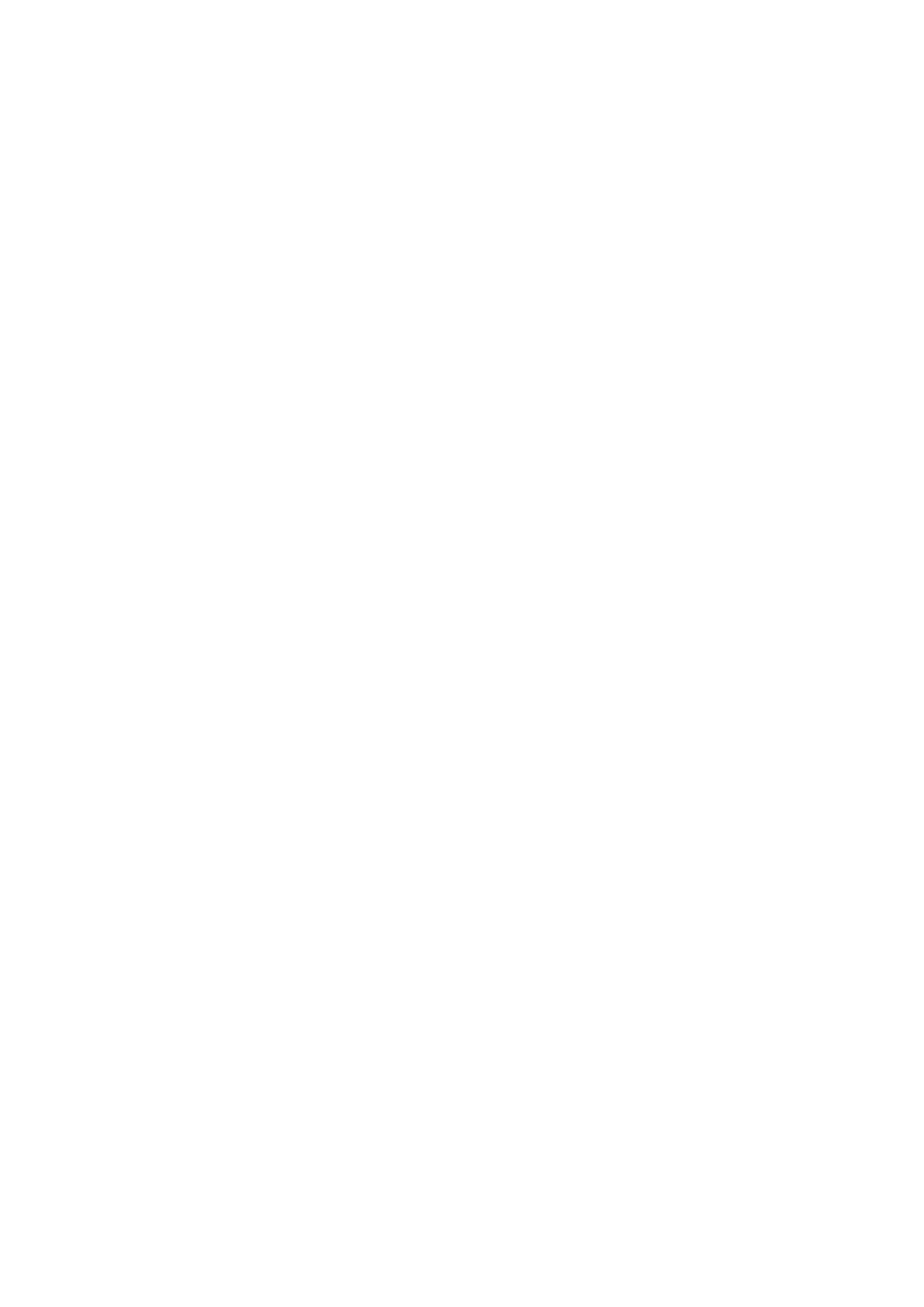

There were no apologies.

#### OR

That the Independent Māori Statutory Board:

a) accept the apology from T. Hohneck for lateness arrived at 10.50am

## **2 Declaration of Interest**

There were no declarations of interest.

# **3 Confirmation of Minutes**

Resolution number IMSB/2017/68

MOVED by T Kake, seconded by Deputy Chairperson G Wilcox:

That the Independent Māori Statutory Board:

a) confirm the ordinary minutes of its meeting, held on Monday, 2 October 2017, including the confidential section, as a true and correct record.

## **CARRIED**

# **4 Extraordinary Business**

There was no extraordinary business.

# **5 Financial Report to 30 September 2017**

Resolution number IMSB/2017/69

MOVED by Deputy Chairperson G Wilcox, seconded by J Brown:

That the Independent Māori Statutory Board:

a) receives this Financial Management Report to 30 September 2017.

## **CARRIED**

## **6 Update Board Strategic Priorities Progress Report**

Resolution number IMSB/2017/70

MOVED by IMSB Member R Blair, seconded by D Kirkwood:

That the Independent Māori Statutory Board:

a) receives the Board Strategic Priorities Progress Report October 2017

# **CARRIED**

# **7 Tripartite Economic Alliance Summit in Guangzhou**

Resolution number IMSB/2017/71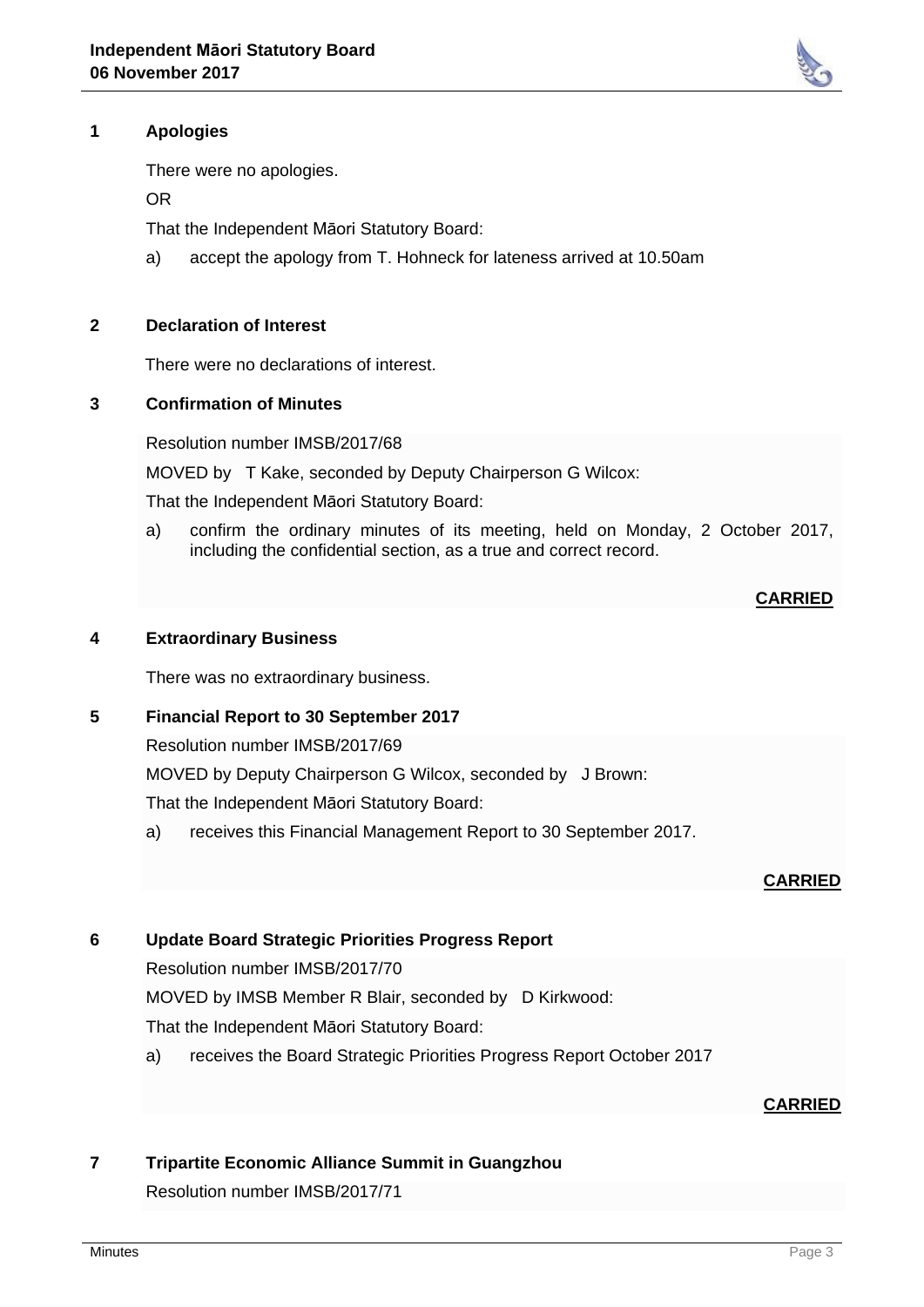

MOVED by Deputy Chairperson G Wilcox, seconded by IMSB Member L Ngamane:

That the Independent Māori Statutory Board:

- a) receives the report
- b) approves international travel costs for the Board Chairman, to attend the Tripartite Economic Alliance Summit in Guangzhou China in November 2017 invited by the Mayor of Auckland.

# **CARRIED**

# **8 Data Strategy and Analytics Programme Report**

Resolution number IMSB/2017/72

MOVED by T Kake, seconded by IMSB Member R Blair:

That the Independent Māori Statutory Board:

- a) receives this report
- b) notes a draft MOU between the Board and StatsNZ will be provided at the Board's December meeting for approval
- c) notes the approach to producing the Rangatiratanga Report by the end of March 2018.

# **CARRIED**

# **9 Implementation of Auckland Unitary Plan and Resource Legislation Amendments 2017**

Resolution number IMSB/2017/73

MOVED by IMSB Member L Ngamane, seconded by J Brown:

That the Independent Māori Statutory Board:

a) receive this report

*T Hohneck arrived to the meeting at 10.50am*

# **CARRIED**

# **10 Update on the Auckland Plan Refresh**

Resolution number IMSB/2017/74

MOVED by T Kake, seconded by IMSB Member L Ngamane:

That the Independent Māori Statutory Board:

- a) receives this report on Update on the Auckland Plan Refresh;
- b) note the advice provided to Auckland Council on the Auckland Plan Refresh.

# **CARRIED**

# **11 Procedural motion to exclude the public**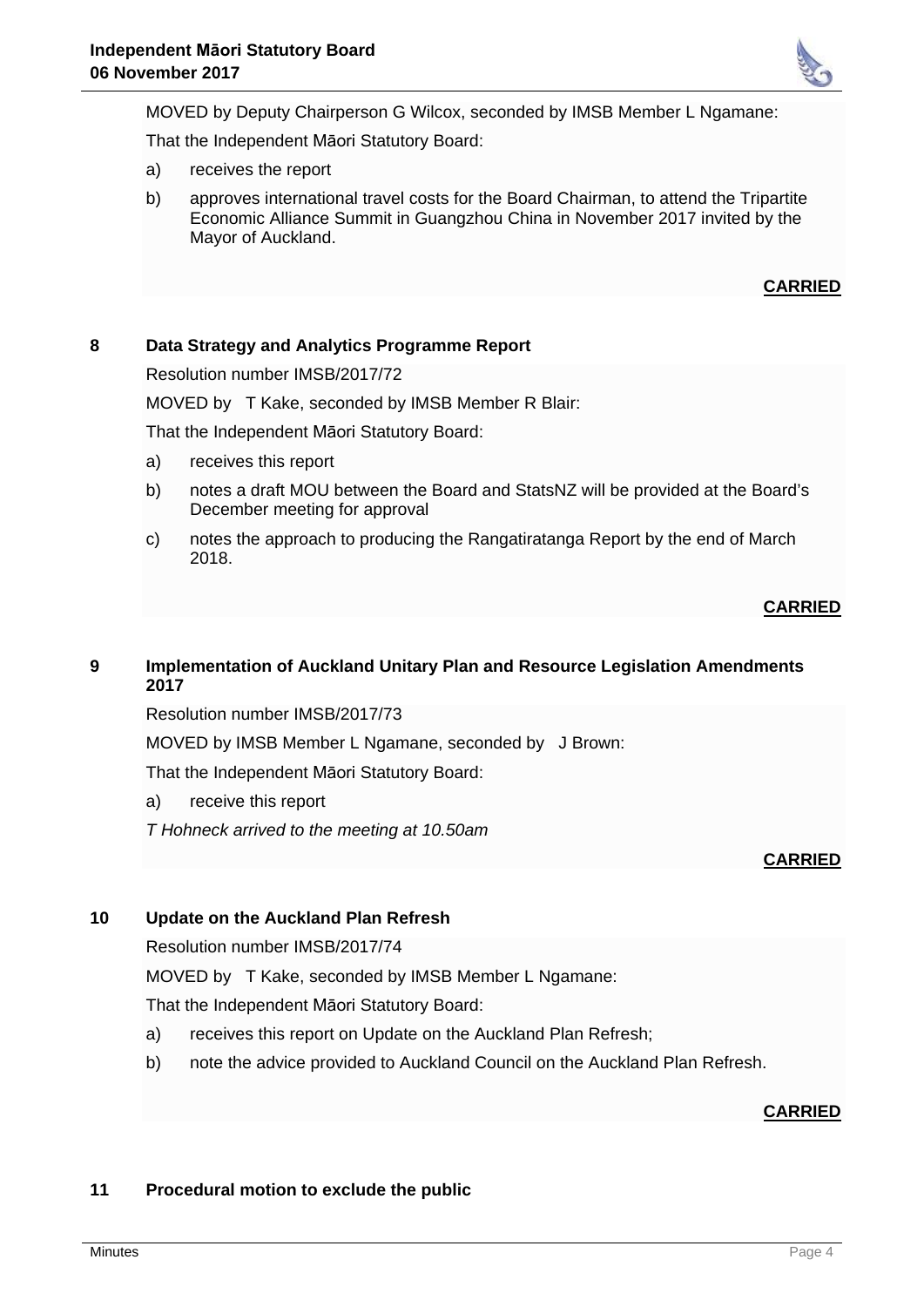

That the Independent Māori Statutory Board:

- a) exclude the public from the following part(s) of the proceedings of this meeting.
- b) agree that <<ENTER NAME, TITLE OF PERSON>> be permitted to remain for Confidential Item <<CONFIDENTIAL ITEM NO.>>:<<ITEM TITLE>> after the public has been excluded, because of their knowledge of <<SPECIFY>>, which will help the Independent Māori Statutory Board in its decision-making.

The general subject of each matter to be considered while the public is excluded, the reason for passing this resolution in relation to each matter, and the specific grounds under section 48(1) of the Local Government Official Information and Meetings Act 1987 for the passing of this resolution follows.

This resolution is made in reliance on section 48(1)(a) of the Local Government Official Information and Meetings Act 1987 and the particular interest or interests protected by section 6 or section 7 of that Act which would be prejudiced by the holding of the whole or relevant part of the proceedings of the meeting in public, as follows:

| Reason for passing this resolution                                                                                                                                                 | Particular interest(s) protected                                                                                                                                                                                                                                                           | Ground(s) under section 48(1) for                                                                                                                                                               |
|------------------------------------------------------------------------------------------------------------------------------------------------------------------------------------|--------------------------------------------------------------------------------------------------------------------------------------------------------------------------------------------------------------------------------------------------------------------------------------------|-------------------------------------------------------------------------------------------------------------------------------------------------------------------------------------------------|
| in relation to each matter                                                                                                                                                         | (where applicable)                                                                                                                                                                                                                                                                         | the passing of this resolution                                                                                                                                                                  |
| The public conduct of the part of<br>the meeting would be likely to result<br>in the disclosure of information for<br>which good reason for withholding<br>exists under section 7. | $s7(2)(f)(ii)$ - The withholding of the<br>information is necessary to<br>maintain the effective conduct of<br>public affairs through the protection<br>of such members, officers,<br>employees and persons from<br>improper pressure or harassment.<br>In particular, the report contains | s48(1)(a)<br>The public conduct of the part of<br>the meeting would be likely to result<br>in the disclosure of information for<br>which good reason for withholding<br>exists under section 7. |

# **C1 Draft Annual Report 2016/2017**

## **C2 Independent Māori Statutory Board Governance Manual Updates**

| Reason for passing this resolution<br>in relation to each matter                                                                                                                   | Particular interest(s) protected<br>(where applicable)                                                                                                                                                                                                                                     | Ground(s) under section 48(1) for<br>the passing of this resolution                                                                                                                             |
|------------------------------------------------------------------------------------------------------------------------------------------------------------------------------------|--------------------------------------------------------------------------------------------------------------------------------------------------------------------------------------------------------------------------------------------------------------------------------------------|-------------------------------------------------------------------------------------------------------------------------------------------------------------------------------------------------|
| The public conduct of the part of<br>the meeting would be likely to result<br>in the disclosure of information for<br>which good reason for withholding<br>exists under section 7. | $s7(2)(f)(ii)$ - The withholding of the<br>information is necessary to<br>maintain the effective conduct of<br>public affairs through the protection<br>of such members, officers,<br>employees and persons from<br>improper pressure or harassment.<br>In particular, the report contains | s48(1)(a)<br>The public conduct of the part of<br>the meeting would be likely to result<br>in the disclosure of information for<br>which good reason for withholding<br>exists under section 7. |

## **C3 Independent Assessment of Te Toa Takitini and Māori Outcomes Projects and Related Expenditure in Financial Year 2015-16**

| Reason for passing this resolution                                                                                                                                                 | Particular interest(s) protected                                                                                                                                                                                                                                                                                                        | Ground(s) under section 48(1) for                                                                                                                                                               |
|------------------------------------------------------------------------------------------------------------------------------------------------------------------------------------|-----------------------------------------------------------------------------------------------------------------------------------------------------------------------------------------------------------------------------------------------------------------------------------------------------------------------------------------|-------------------------------------------------------------------------------------------------------------------------------------------------------------------------------------------------|
| in relation to each matter                                                                                                                                                         | (where applicable)                                                                                                                                                                                                                                                                                                                      | the passing of this resolution                                                                                                                                                                  |
| The public conduct of the part of<br>the meeting would be likely to result<br>in the disclosure of information for<br>which good reason for withholding<br>exists under section 7. | $s7(2)(b)(ii)$ - The withholding of the<br>information is necessary to protect<br>information where the making<br>available of the information would<br>be likely unreasonably to prejudice<br>the commercial position of the<br>person who supplied or who is the<br>subject of the information.<br>In particular, the report contains | s48(1)(a)<br>The public conduct of the part of<br>the meeting would be likely to result<br>in the disclosure of information for<br>which good reason for withholding<br>exists under section 7. |